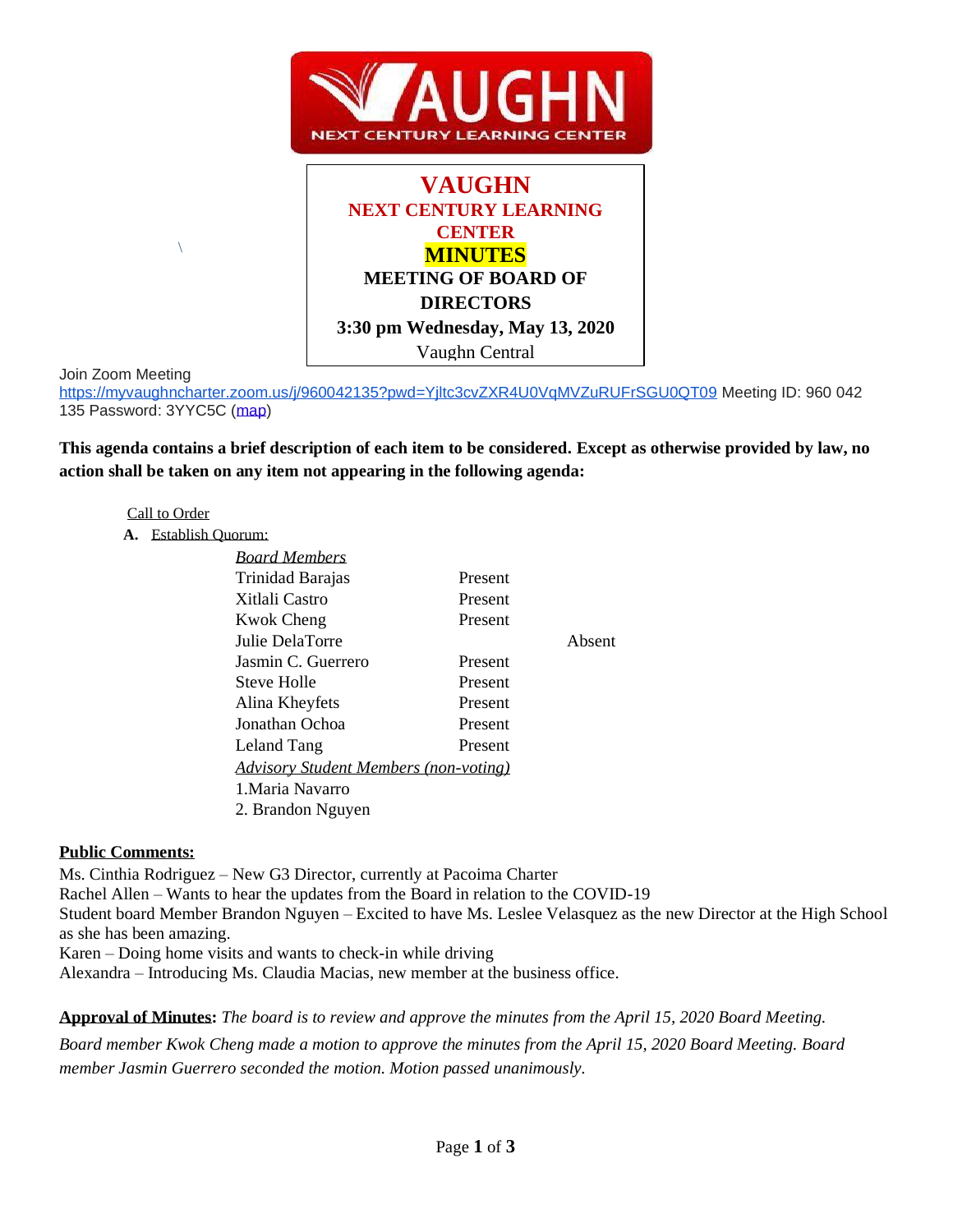| B1             | School Update- CEO will provide the Board of Directors an update since school closure<br>due to the COVID-19 health crisis.                                                                                                                                                                                                                                                                                                                                                                                                                                                                     | <b>Information Item</b> |
|----------------|-------------------------------------------------------------------------------------------------------------------------------------------------------------------------------------------------------------------------------------------------------------------------------------------------------------------------------------------------------------------------------------------------------------------------------------------------------------------------------------------------------------------------------------------------------------------------------------------------|-------------------------|
| B2             | <b>Fiscal Matter - The Board will review, discuss and adopt Vaughn's 2020-2021</b><br>preliminary budget.                                                                                                                                                                                                                                                                                                                                                                                                                                                                                       | <b>Action Item</b>      |
|                | Board member Jasmin Guerrero made a motion to adopt Vaughn's 2020-2021<br>preliminary budget. Board member Steve Holle seconded the motion. Roll call<br>taken. Motion passed unanimously.                                                                                                                                                                                                                                                                                                                                                                                                      |                         |
| B <sub>3</sub> | Fiscal Matter - The Board will receive investment progress report and make<br>decision related to 2020-2021 investment allocation plan and re-balancing needs<br>Do we need to make any withdrawals/liquidations?<br>No. Not at the moment. No need to make adjustments to the portfolio<br>Round Table Q&A - ALL Board Members suggest to stay the course<br>Board member Jonathan Ochoa made a motion to keep allocations as is with the option to<br>revisit at a later time when necessary. Board member Alina Kheyfets seconded the<br>motion. Roll call taken. Motion passed unanimously. | <b>Action Item</b>      |
| <b>B4</b>      | New Facilities - The Board will receive progress report regarding the completion<br>and occupancy of the new VISA and MIT buildings including additional square<br>footage available for instruction                                                                                                                                                                                                                                                                                                                                                                                            | Information Item        |
| B <sub>5</sub> | Salary Schedules for 2020-2021 School Year-The Board will review and<br>approve updated salary schedules for the 2020-2021 school for both certificated<br>and classified employees.<br>Board member Xitlali Castro made a motion to approve updated salary schedules<br>for the 2020-2021 school for both certificated and classified employees. Board<br>member Jonathan Ochoa seconded the motion. Roll call taken. Teachers<br>abstained from voting. Motion passed unanimously.                                                                                                            | <b>Action Item</b>      |
| <b>B6</b>      | Staffing 2020-2021 School Year- The Board will receive updates on<br>employment opportunities for the upcoming school year. Additionally, the Board<br>will receive updates on how staff may be impacted based on different re-opening<br>scenarios.                                                                                                                                                                                                                                                                                                                                            | <b>Information Item</b> |